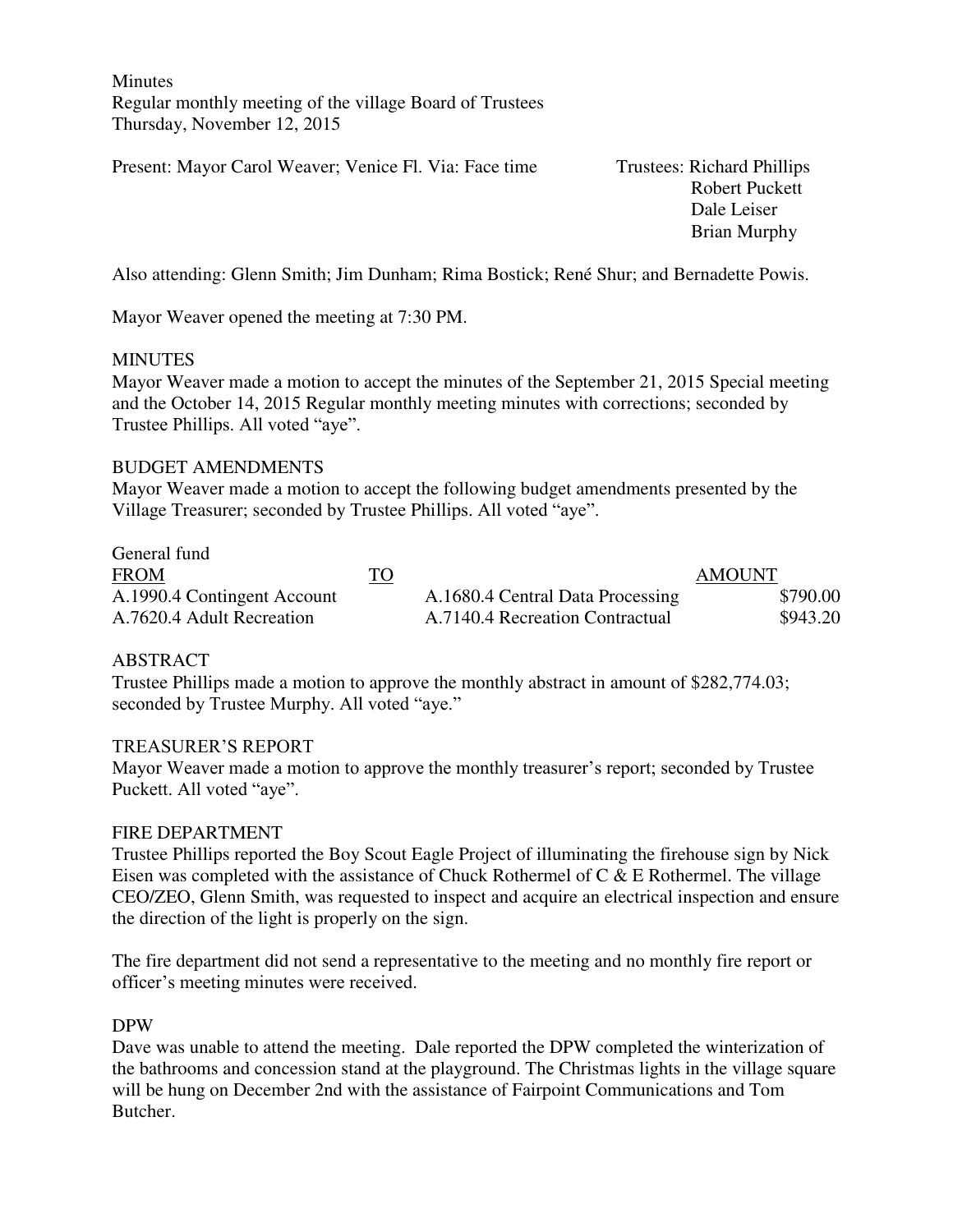Water Department-There was a water line break under Jed Cleary's driveway (the old Risedorph business) approximately 500 ft back off of Rt. 9/Broad Street. The water line was also connected to Rod Blackburn's home. The paving at the site of the water line break is scheduled for next week.

DPW garage-Dale reported he met with Matt Sherman, a representative for the insurance company, the engineer for the insurance company and the village's engineer, Ray Jurkowski.

They discussed/agreed using the same blue print as the old building with an additional 2 ft in two areas to accommodate the DPW trucks with plows. Ray will have a contractor price out the project as discussed with a 4'slab.

Dale noted there is a meeting scheduled for Monday for final review. He will have Ray send a copy of the plans to Glenn for final code review. Glenn stated for the heated area the load limit may require a 6" slab. When he receives the plans he will determine if a 6" slab will be required. If the code requires a thicker slab then the insurance company will pay for it.

Dale stated once the village receives the cost of the project, that will be the amount the insurance company will pay the village. The village may change or add items to the bid as alternates but the goal of the village board is to stay within the money received from the insurance company.

Renting of space-Dale submitted three possible rental spaces for village equipment to the insurance company. The insurance company approved to pay up to \$2,500 a month with no length requirement. Two spaces have heat, water and equipment. Tom Hall's on Fordham Rd, Den Besten's on Tuzinski. Ms. Tomchick has a garage with heat but no equipment off of Pin Oak in the Town of Kinderhook. Trustee Phillips and Trustee Leiser will meet and conduct a site visit to determine which site is best. They possibly may need to rent two places depending on equipment needed during a storm.

Water line at Creek-Trustee Leiser spoke with Ray Jurkowski; he has not received any bids on the water line. Ray did inform Dale he was expecting two bids from contractors in Hudson and C & E Rothermel was given a bid package. The project will need to be completed by the end of the year when the permit expires.

Equipment- Trustee Leiser received an email from Matt Sherman on the policy of rental equipment. The village's policy allows for rental of equipment at \$500.00 per day up to a maximum of \$5,000.

Trustee Leiser is prepared to send the backhoe specs to John Deere, CAT and ABC. The bids will be due by 1:00pm on Wednesday, December  $9<sup>th</sup>$ , 2015 and opened at 7:30pm at the regular monthly village board meeting.

Informative Street signs-Mayor Weaver tabled a discussion on informative street signs as Dave was not in attendance to report what research he had conducted with NYS DOT.

No parking signs at the village parking lot-Trustee Murphy made a motion approving of the fabrication of one self-standing, two-sided municipal parking lot sign, and two wall-mounted signs along the driveway to be affixed onto The Flammerie wall; seconded by Mayor Weaver. All voted "aye".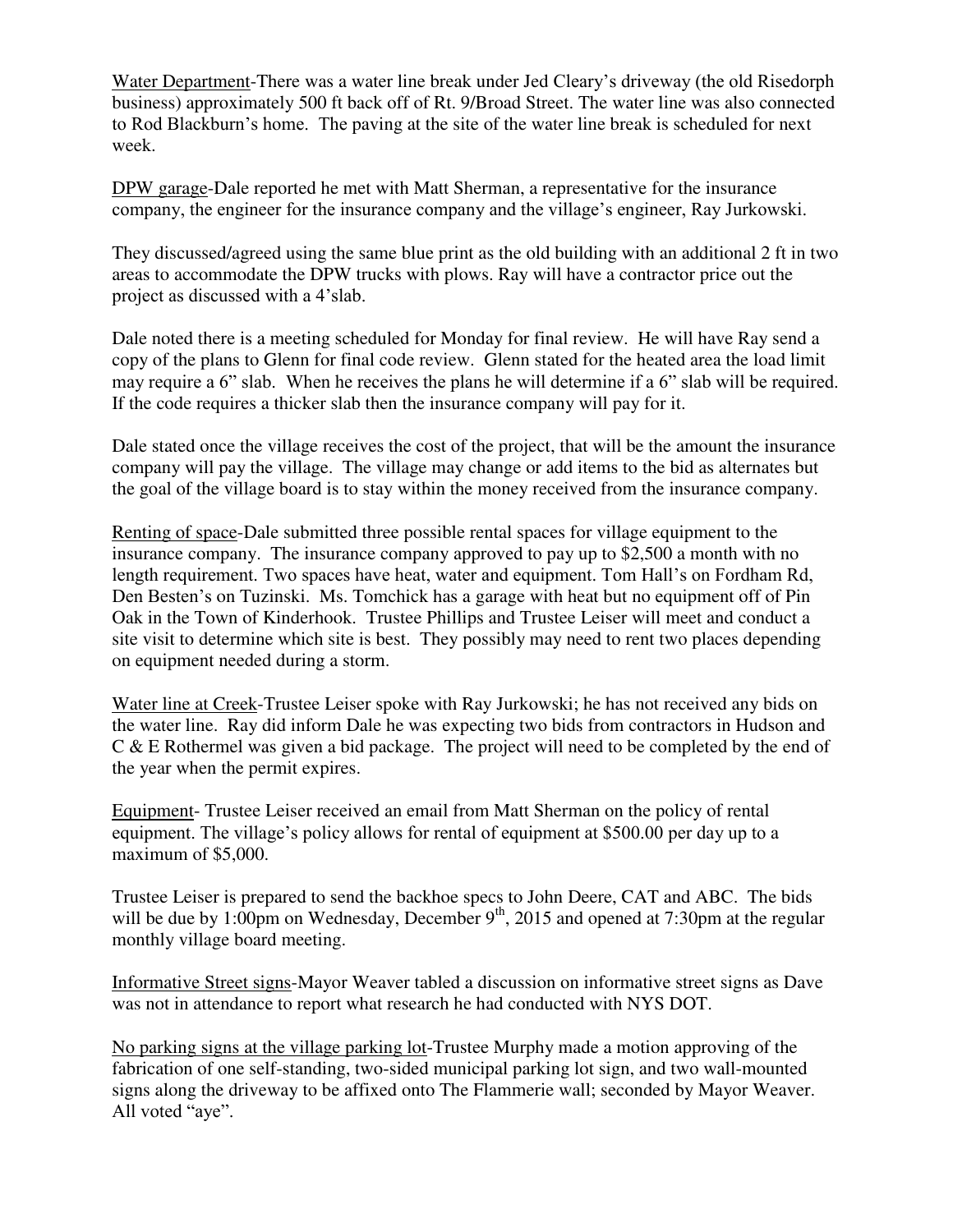Snow and Ice Removal contract with the County-Due to the Holiday the county did not meet to vote on the contract. They will meet on November 18<sup>th</sup> and inform the village by our December meeting.

Stop signs-Trustee Murphy would like the village board to consider installing stop signs on Gaffney Lane and Rothermel to assist in slowing traffic. He has had several conversations with Jim Dunham on ways to reduce speed. They reviewed the NYS Manual on Unified Traffic Control Devises. Jim recited from the manual that stop signs and yield signs should not be used as a traffic calming measure. He noted the manual gives other ideas to reduce speed like the speed bumps that the village board could consider. Brian stated that the manual also makes reference to some opinions that stop signs help to reduce speed. Jim also noted a stop ahead sign will also be installed notify motorist to stop.

Trustee Murphy made a motion to add stop signs at Catskill View on Gaffney going both ways and on Eichybush at Rothermel; seconded by Trustee Phillips. All voted: Trustee Phillips "aye"; Trustee Puckett "aye"; Trustee Leiser "aye"; Trustee Murphy "aye"; Mayor Weaver "Nay".

Resident Rima Bostick requested Trustee Murphy amend his motion to include stop signs on Hudson Street and William Street. Trustee Murphy amended his motion to include the stop signs on Hudson Street; seconded by Trustee Phillips. All voted "aye".

The village clerk will request the Village attorney draw up the local law to add the stop signs. The board can then make a motion at the December meeting to hold a public hearing at the January monthly village board meeting.

### CODE ENFORCEMENT OFFICER

The CEO/ZEO monthly report was received with \$1,343.50 of fees collected.

Glenn Smith sent a property violation notice to Ms. Dobies at 48 William Street. Village code states that if a resident does not remedy the violation, with the approval of the village board, the CEO may hire a contractor to complete the work and bill the resident. Glenn is requesting permission from the village board to hire a contractor to complete the work and bill the resident. Trustee Phillips made a motion approving the CEO/ZEO's request; seconded by Trustee Murphy. All voted "aye".

### VILLAGE HALL

Roof Repair Project-A construction meeting was held last week with Trustee Puckett, Glenn Smith, Marilyn Kaplan and Mid State Industries project manager, Carl Veglia. Glenn does not feel the proper bracket mounting hardware was used per the bid specs. Glenn believes the writing in the specs that states restore or replacement of brackets means all of the brackets would be re-attached. Trustee Puckett believes the conversations in previous meetings never implied all the brackets would be pulled off and re-attached. They are working with Marilyn on the bid specs to determine what did the bid specs require. An estimate of \$3,400.00 was given to pull off all the brackets and re-attach. Marilyn needs to determine if this was the intention in the bid specs. If not, the village will need to give approval and pay for the additional work requested.

When Mid State was repairing the brackets there was minor damage done to the lower roof. Mid State has agreed to repair and seal as needed. The contract called for snow guards but the contractor is unable to find them; Mid State will be contacting the manufacture.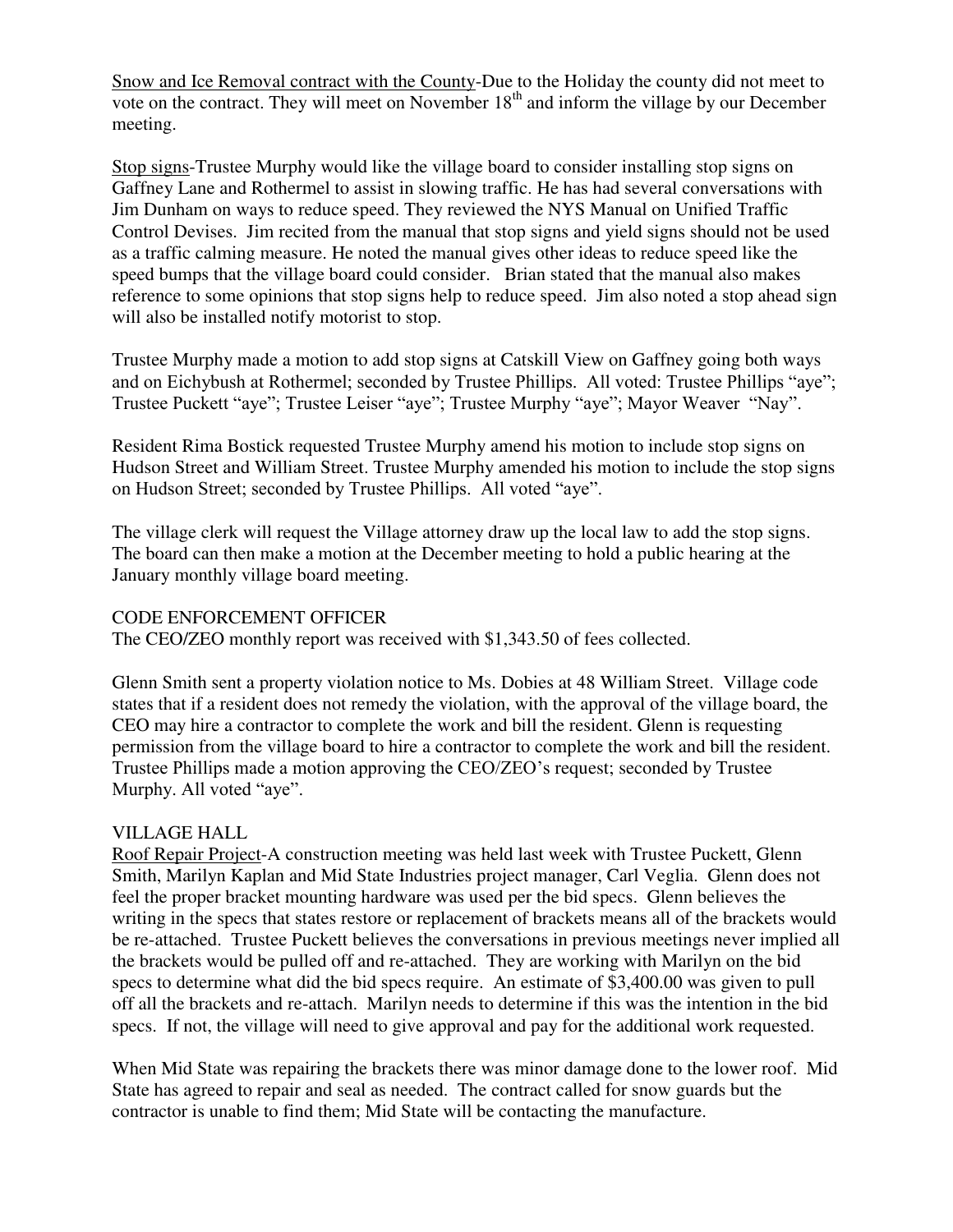Glenn found errors in the man hours submitted by Sullivan in their change order. He found 60 hours unaccounted for at a cost of approximately \$6,000.00 He has requested they meet and justify the billing of those 60 hours.

Trustee Puckett would like additional work done around the village hall possibly by the village DPW next summer. He would like the windows painted and the eyebrows above the window repaired/restored and painted.

Water damage-There was a discussion concerning effects of the recent rain storm and the potential causes for the leaks in several locations in the building. MSI was contacted regarding the leaking and upon investigation found water leaking around the four support posts of the cupola and a small tear in the ice shield. Trustee Phillips was in contact with Matt Sherman from NYMIR, the village's insurance company. Matt spoke with Mid State and put them on notice of the damage. The damages will be covered by the insurance company either NYMIR or Mid State by way of subrogation. This will include the damaged installation, fire alarm censor, and tin ceiling and carpet tiles in village office. Glenn would like the engineer to inspect the attic to confirm any and all damage.

### HALL CONSTRUCTION LANDSCAPING SIDEWALK CLEARING CONTRACT

Mayor Weaver made a motion to sign the sidewalk clearing contract for the 2016 winter season; seconded by Trustee Leiser. All voted for "aye".

### ZONING BOARD

Minutes of the August 24, 2015 meeting were received.

The zoning board upheld the CEO/ZEO's decision on the large art sculpture on the front lawn a "The School". There will be a public hearing on November 23 concerning a small subdivision on Ann Schomaker's property at 66 Broad Street.

## PLANNING BOARD

Minutes of the August 6, 2015 meeting were received. The board tabled Paul Calcagno's minor subdivision, waiting on easement paperwork.

### Comprehensive Plan Update-

Minutes of the August 6, 2015 minutes were received.

Trustee Puckett and Trustee Phillips attended the meeting to discuss the survey questions proposed. This led to much discussion of the survey. The committee will be adjusting the survey.

### HISTORIC PRESERVATION COMMISSION

Minutes of the September 17, 2015 meeting were received.

## ECONOMIC DEVELOPMENT DIRECTOR

The monthly activity report from Renée Shur was received and is on file in the village office.

## YOUTH PROGRAM RESOLUTION

Trustee Murphy made the following resolution seconded by Trustee Phillips. All voted "aye".

BE IT RESOLVED that the village of Kinderhook will submit an application to the New York State division for youth for the 2015 youth program.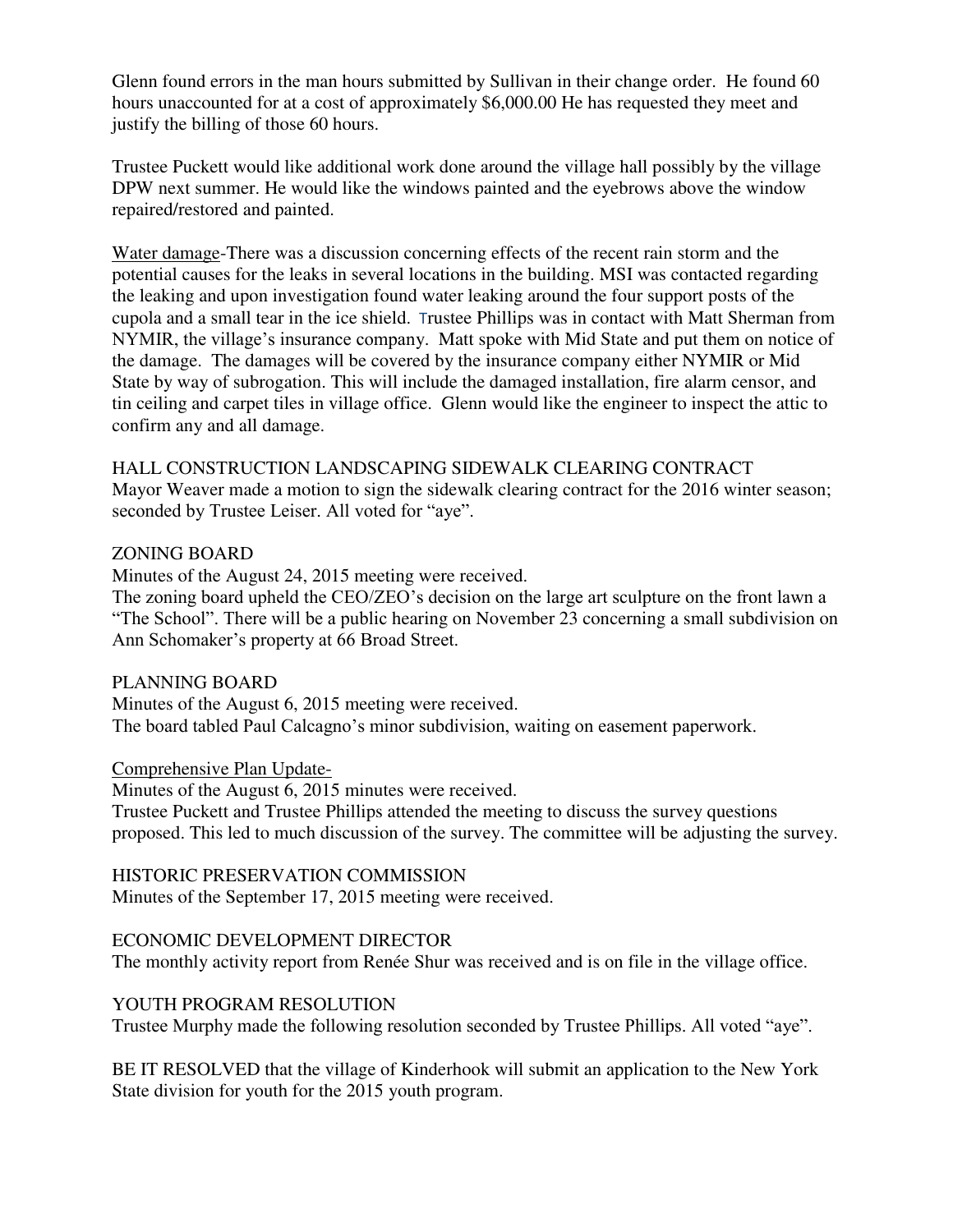# WASTEWATER COLLECTION PROJECT

Mayor Weaver has been working with OCR on the requirements to create jobs for the grant funds received for the sewer project. At this time 12 jobs have been created meeting the current HUD requirements. Mayor Weaver will work with OCR in completing the closeout paperwork required for the grant funds.

## SIDEWALK LINK PROJECT

Jim Dunham received the final closeout letter on October 27, 2015. He expects the remaining federal reimbursement to the village to come within a month and the state reimbursement in a few months. He noted this was a \$1 million dollar project to connect the two villages installing 3/4 mile of sidewalk. The cost to each village was approximately \$24,000. Trustee Phillips stated we should name it "Dunham's Way".

## RECREATION COMMISSION

 Trustee Murphy would like to apply for grant funds in anticipation of making better access to the Kinderhook Creek. A dock for Kayakers could be installed for summer months. Trustee Murphy made a motion to apply for the New York grants Gateway as a prescreening process to apply for grant funds; seconded by Mayor Weaver. All voted "aye".

Trustee Phillips asked about the 2015 financial and data reports that he had requested at the October meeting which were for the Summer Playground, Community Night and Movie Night. In addition he asked for a report detailing expenditures and approximate attendance for the annual Halloween Party at the Village Hall.

The Village Clerk/Treasurer stated the Recreation Commission had not met since Trustee Phillips's request. She could prepare the financial portion of his request but will need the assistance of the other members to complete his request.

# KBPA

Trustee Phillips made a motion to approve the following applications; seconded by Trustee Murphy. All voted "aye".

- a. KBPA is requesting to close off Hudson Street from the light to the village parking lot during Candle light night. The village board also authorized to have the county traffic information sign placed at Hudson Street and Maiden Lane showing a detour down William Street. A notice on the village website or e-mail blast concerning the detour for candling night would be helpful.
- b. CYO is requesting the second floor village hall Tuesday evenings for cheerleading practice.
- c. Kinderhook runners club is requesting the village hall second floor on January 9, 2016 from 8 AM till noon.

# TAXPAYER TIME

Trustee Puckett felt the village board should consider bi- weekly payroll and direct deposit. He felt this would reduce the staff time needed to prepare payroll on a weekly basis and reduce costs. Resident Rima Bostick noted there may be payroll laws not allowing bi-weekly without employees permission due to income brackets.

Renée thought a grant could be applied for to study the need for additional stop signs.

Q: What will be the protocol for resident complaints with the Snow clearing done by the county?